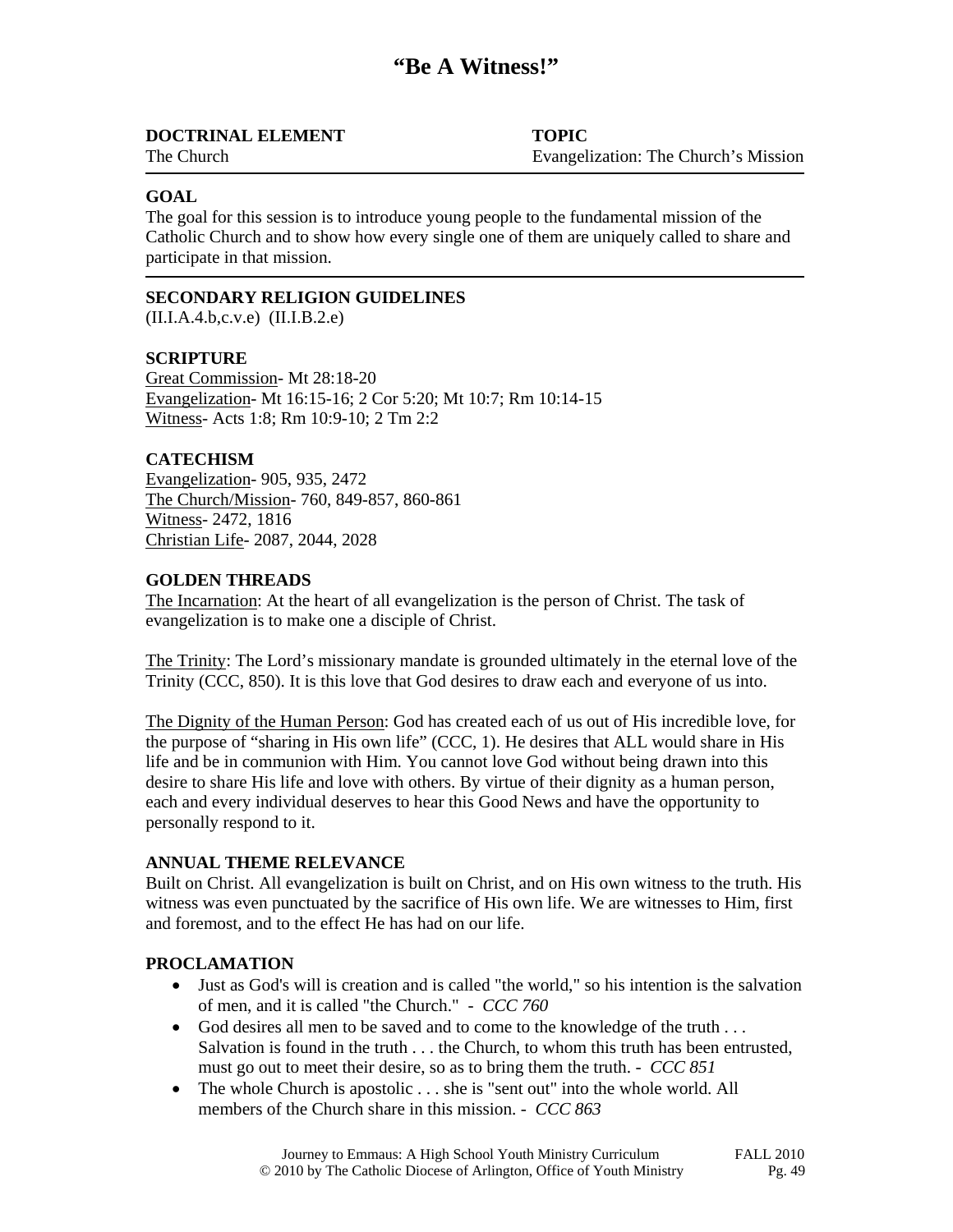- Lay people also fulfill their prophetic mission by evangelization, "that is, the proclamation of Christ by word and the testimony of life." - *CCC 905*
- In order that the message of salvation can show the power of its truth and radiance before men, it must be authenticated by the witness of the life of Christians. "The witness of a Christian life and good works done in a supernatural spirit have great power to draw men to the faith and to God." - *CCC 2044*
- The disciple of Christ must not only keep the faith and live on it, but also profess it, confidently bear witness to it, and spread it. - *CCC 1816*
- "The task of evangelizing all people constitutes the essential mission of the Church... It is in fact the grace and vocation proper to the Church, her deepest identity. She exists in order to evangelize." - *Evangelii Nuntiandi*, *14*

# **MEDIA SUGGESTIONS**

- Evangelism Linebacker
	- o http://www.youtube.com/watch?v=hvYFvhx1dcY
- St. Paul Rap *(Beware: Highly corny, but has a good message, and the corny-ness could work with the right group of teens)*
	- o http://www.youtube.com/watch?v=dEKn1ulc750&NR=1
- Lifehouse: Everything Skit *(Can be used as a tool to evangelize)* o http://www.youtube.com/watch?v=cyheJ480LYA&feature=related

## **OTHER RESOURCES**

- *Evangelli Nuntiandi (On Evangelization in the Modern World)*
- *Redemptoris Missio (Mission of the Redeemer)*
- *Redemptor hominis (Redeemer of Man)*
- Cultivation Ministries a number of resources on evangelization and sharing your faith, including the book "Positively Dangerous" and "I am E3 Cards"
	- o http://www.cultivationministries.com/home/resources/

# **GATHER**

# **Icebreaker-** *Get Lost (see appendix at the end of the session)*

This activity can be used in a fun way to start the meeting, but can also be used to transition into the topic for the night. Imagine if the Church started out by telling people to "get lost" like we just did in this activity! Yet, as we see in the game, many times in groups people can be rejected, for one reason or another. The Church itself is a "group", but the Church would have never grown if she rejected people. In fact, the Church has had as one of its primary reasons to exist inviting more and more people to join her!

### **Opening Prayer**

Come, Holy Spirit Come Holy Spirit, and fill the hearts of your faithful, and kindle in them the fire of Your Divine Love. Send forth Your Spirit and they shall be created, and You shall renew the face of the earth. Oh God, Who by the light of the Holy Spirit instructed the hearts of the faithful, Grant that, by the same Spirit, we may be truly wise and ever rejoice in His consolation. We ask this through Christ Our Lord. Amen.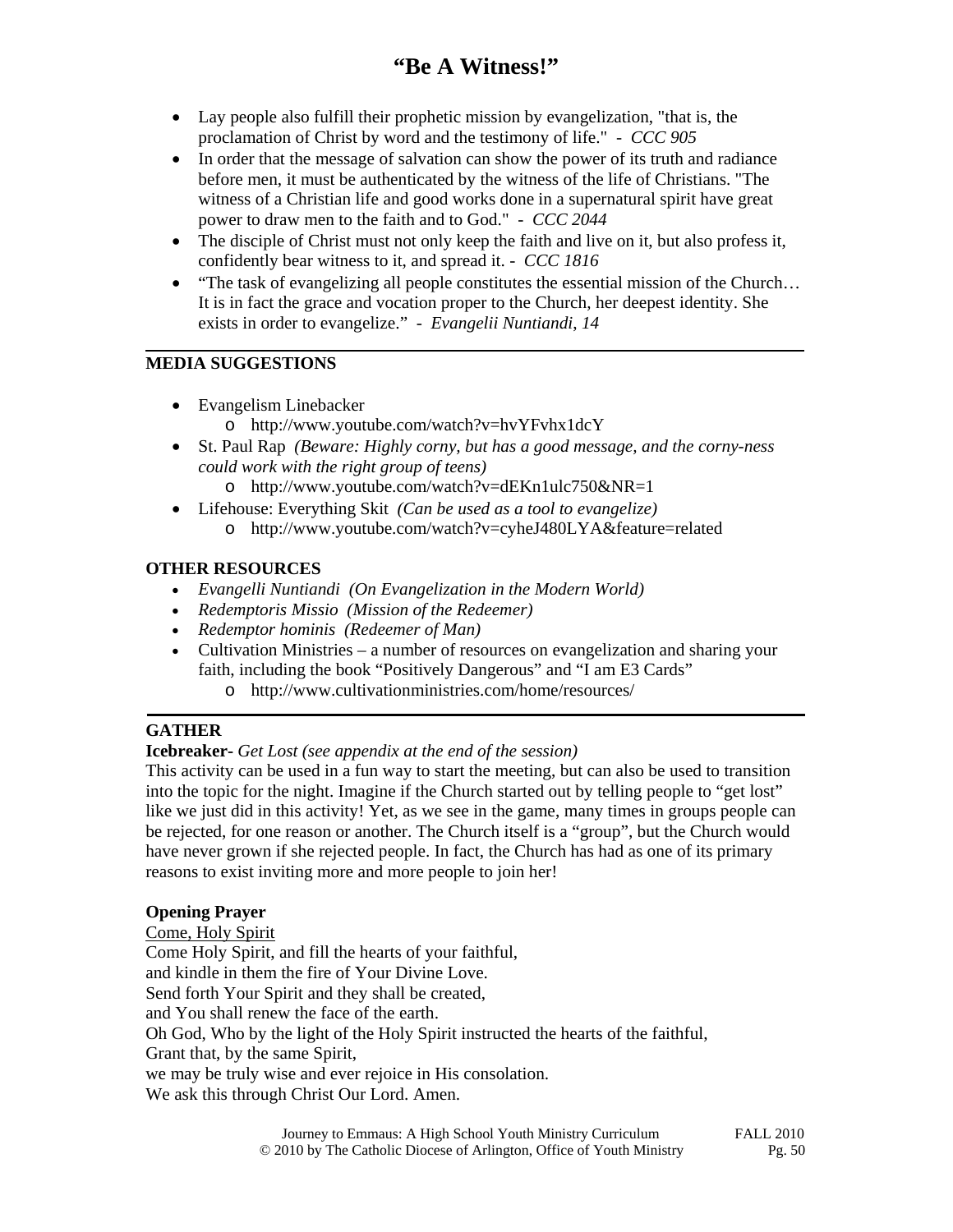## OR

Mary, Star of the New Evangelization Holy Mary, star of the new evangelization, make us the light of the world.

We receive Christ in the Eucharist: help us build the Kingdom in the world.

Teach us whatever He tells us. May our study of His life lead us to love Him, and our love for Him lead us to imitate Him.

If we are what we should be, we will set the world ablaze and affect the culture.

We ask your intercession to make this so, through Christ, our Lord. Amen.

### **EXPLANATION**

(a PowerPoint presentation would be helpful to display quotes for all teens to read)

When you hear the word "Evangelism" what do you think of? (some responses may be good, some may be bad…televangelists, people on the corner screaming to repent, etc...)

Is Evangelism something that Catholics are supposed to participate in?

Have the teens read and reflect upon Romans 10:13-15, "For "everyone who calls on the name of the Lord will be saved." But how can they call on him in whom they have not believed? And how can they believe in him of whom they have not heard? And how can they hear without someone to preach? And how can people preach unless they are sent? As it is written, "How beautiful are the feet of those who bring (the) Good News!""

Next have the teens read Mt. 28:18-20, "Go, therefore, and make disciples of all nations, baptizing them in the name of the Father, and of the Son, and of the Holy Spirit, teaching them to observe all that I have commanded you. And behold, I am with you always, until the end of the age."

The deepest identity of the Church is to evangelize. That is why the Church exists…she exists in order to evangelize.

The Church, an expression of God's plan, is the instrument of His desire to save all men.

In order to be saved, we must find the truth. God has entrusted that truth to the Church. Outside of the Church there is no salvation (CCC 846).

Because the Church has been entrusted with the truth, she has the duty, the "apostolic mission", to share it with all men.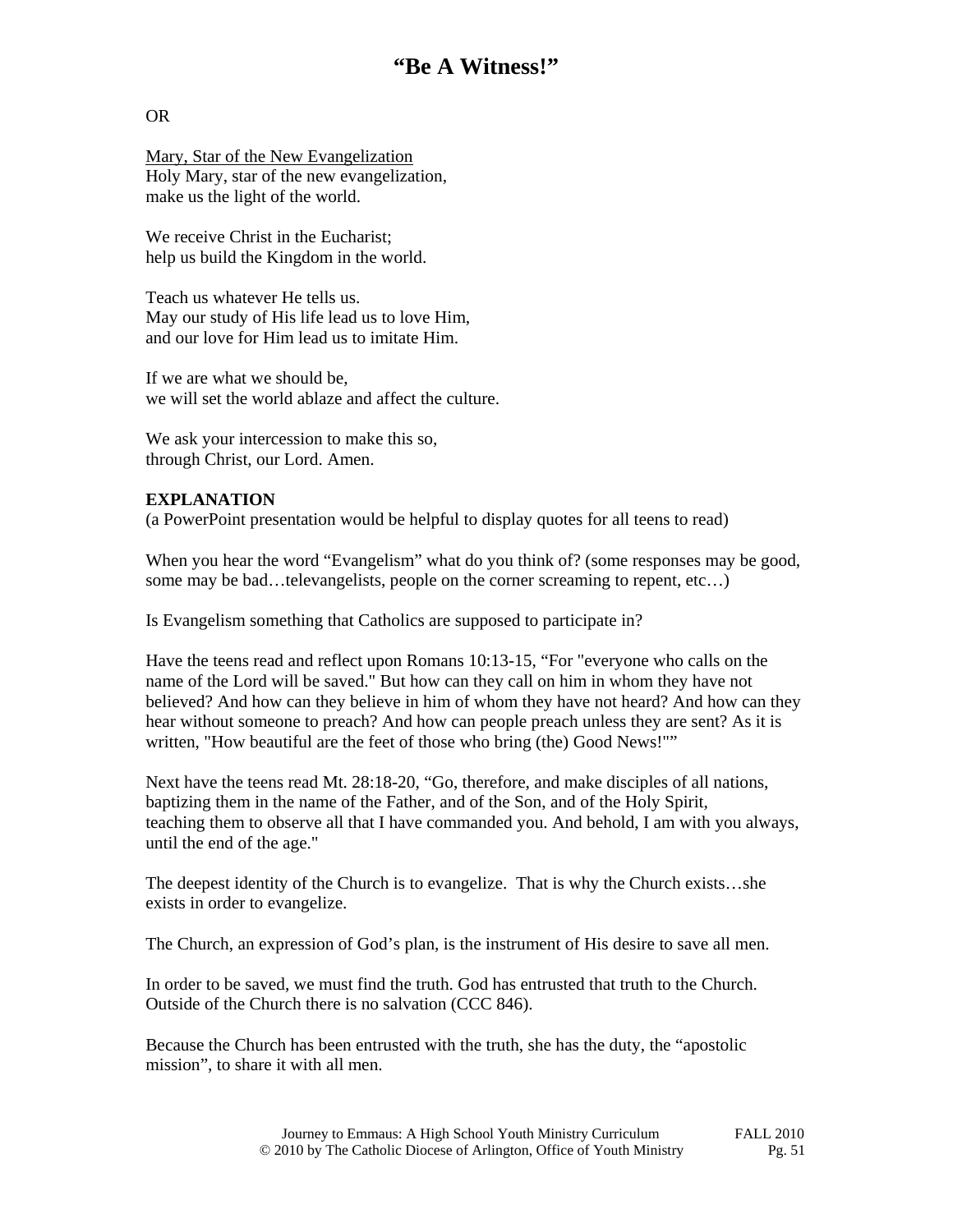EVERY lay member of the Church shares in this mission: by keeping the faith, by living the faith, and by boldly professing it to others.

This is our Church and her mission; this is her deepest identity. And because we are members of her, it is OUR identity and mission, too.

#### *What can you do to Evangelize?*

#### 1. Walk the walk

 What does it mean to walk the walk? How do we both evangelize and prepare to evangelize to those we encounter in our day-to-day lives? Hopefully the answer is somewhat obvious; we live as Christians and walk with Christ in our lives. This means specifically: praying, fasting, regularly participating in the sacraments, leading a moral lifestyle and digging ever deeper into our faith and Scripture.

Prayer, both personal and communal, is key to any Christian life. Have you ever been on a long trip? What happened as the day or days went on? Did you get hungry? Did you run low on fuel? Obviously you did. You had to stop driving and take time to refuel. This is prayer! It is essential that we pray – that we take time to sit before our Creator, the focus of our life as Christians, and refuel. Whether our prayer is offering up intentions, thanksgiving, asking for help through struggles or simply focusing on Christ, we are refueled to begin the journey again.

The Sacraments are another source of fuel for us on our journey. Sacraments are those outward signs, instituted by Christ, to give us grace and strength for the road ahead. The most important source of fuel is daily or weekly Mass. The Church professes that the Eucharist is the "source and summit of the Christian life (LG 11)." As the source and summit of Christian life, all the other sacraments and ministries (including evangelization) are bound together and found in the Eucharist.

We should all be trying our best to lead a moral life with Christ as our ultimate example. This doesn't mean we have to be perfect. We are human, after all, and therefore make mistakes. The important thing is to admit that you have made a mistake, confess that mistake, and move forward trying your best not to repeat it.

 Living our lives with Christ as our ultimate example means that we live as He lived. Did Christ live one way with His family and another with His disciples? Do you? One question to ask yourself is, "If Christians were on trial, would you be convicted?" In other words, is your faith so much a part of your daily life that your friends and others know that you are a Christian?

 How easy is it to remember the lyrics or tune to your favorite song? Now, can you remember the chapter and verse of your favorite scripture passage? One of the best ways we can prepare to talk to others about our faith and evangelize is to learn our faith inside and out; know what the Church teaches and why. This means continually learning a little more about the Bible as well. Make it fun and help each other learn why we do what we do and believe what we believe as Catholics. Ask me or Father  $\qquad$  about a question you might have. Just continue to ask questions and learn about our faith.

#### 2. Live your faith joyfully

-Ghandi, "I like your Christ...I do not like your Christians"

Do we live in joy because of our faith or is our faith just a bunch of rules or things that we can't do? Are we an example of Christ to others? It is important for us to live joyfully in our faith and show that to others. This shows that we live in freedom and joy (a product of living by the virtues of Faith, Hope and Love); the Gospel really is the "Good News." How do our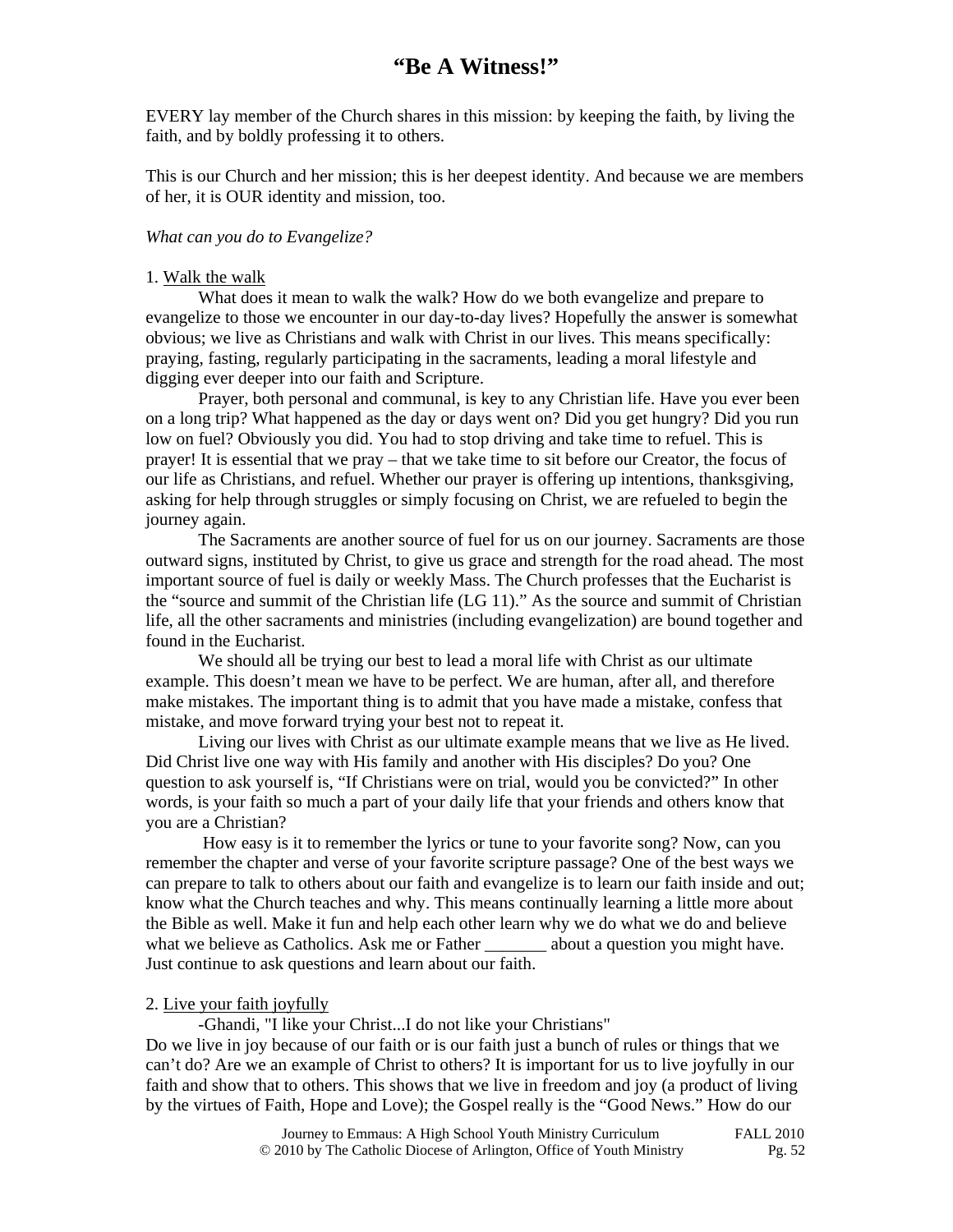everyday actions or the way we approach our "celebrations" invite others to be interested or excited about our faith?

3. "Preach the Gospel at all times, and when necessary, use words." – St. Francis of Assisi

 This quote is sometimes used as a cop-out, meaning that simply living your life in a good manner is enough to witness to the Gospel. However, there are many times that we need to use words to proclaim that Jesus Christ is the reason for our joy and our way of life.

 We all know really "nice" people who are not the least bit religious. When we make decisions, do we explain the reason for our decision (Jesus Christ), or do we just let people make their own assumptions?

 "There is no true evangelization if the name, the teaching, the life, the promises, the Kingdom and the mystery of Jesus of Nazareth, the Son of God, are not proclaimed" (*Evangelii Nuntiandi*, no. 22)….we need to USE WORDS!

#### 4. Evangelize your friends

 Do you talk to your friends about faith? Do you talk to them about your priorities and why you go to Church? Have you ever invited a friend to go to Church with you? It is amazing the positive impact we can have on each other when we simply talk about positive influences in our own lives. An example of this would be talking about what a great time you had a youth gathering or retreat. Get your friends involved and invite them.

 Pray for and with your friends. Saint Monica (mother of St. Augustine) is a great example of the impact prayer can have on the lives of those we care about. Say grace at meals before you eat and talk to your friends about why you do it. These are all great examples, though not easy ones, of what we can do to evangelize our friends. Honestly, it doesn't have to be anything sinister or sneaky; we just live our lives, pray for God's grace and spread the joy to others that God gives to us.

#### 5. Evangelize your parents/family

You may ask what on heaven or earth can I do to evangelize at home? Believe it or not, you can do a great deal. All it takes is suggesting to your family that you pray before you eat or spend some quality time together without the television on. Maybe your family would go for praying a rosary together once a week or reading a book of the Bible together.

Another form of evangelization at home is simply doing things for others without being asked or showing your appreciation for your siblings and parents. Life and the Gospel happen around the small things in life that we do; the Gospel is not just contained in the big events (baptisms, confirmations, first communions, marriages), but in joyfully saying, "I love you" and "good morning" to your family.

#### 6. Witness in public

Similar to witnessing and evangelizing at home, it is important that we witness to the world that we are Christians. As an old hymn goes, "They will know we are Christians by our love…" As I said before, it doesn't always have to be big things that are the strongest witness to people around us. You can evangelize better by helping somebody in need at your school or inviting "the new kid" to join you and your friends the next time you hang out. Again, it can be just as simple as saying a prayer before you eat a meal out or holding the door for an elderly person to go through first.

 They key to evangelization is learning about your faith, talking about what you learn and then putting it into practice in your life to be an example to others.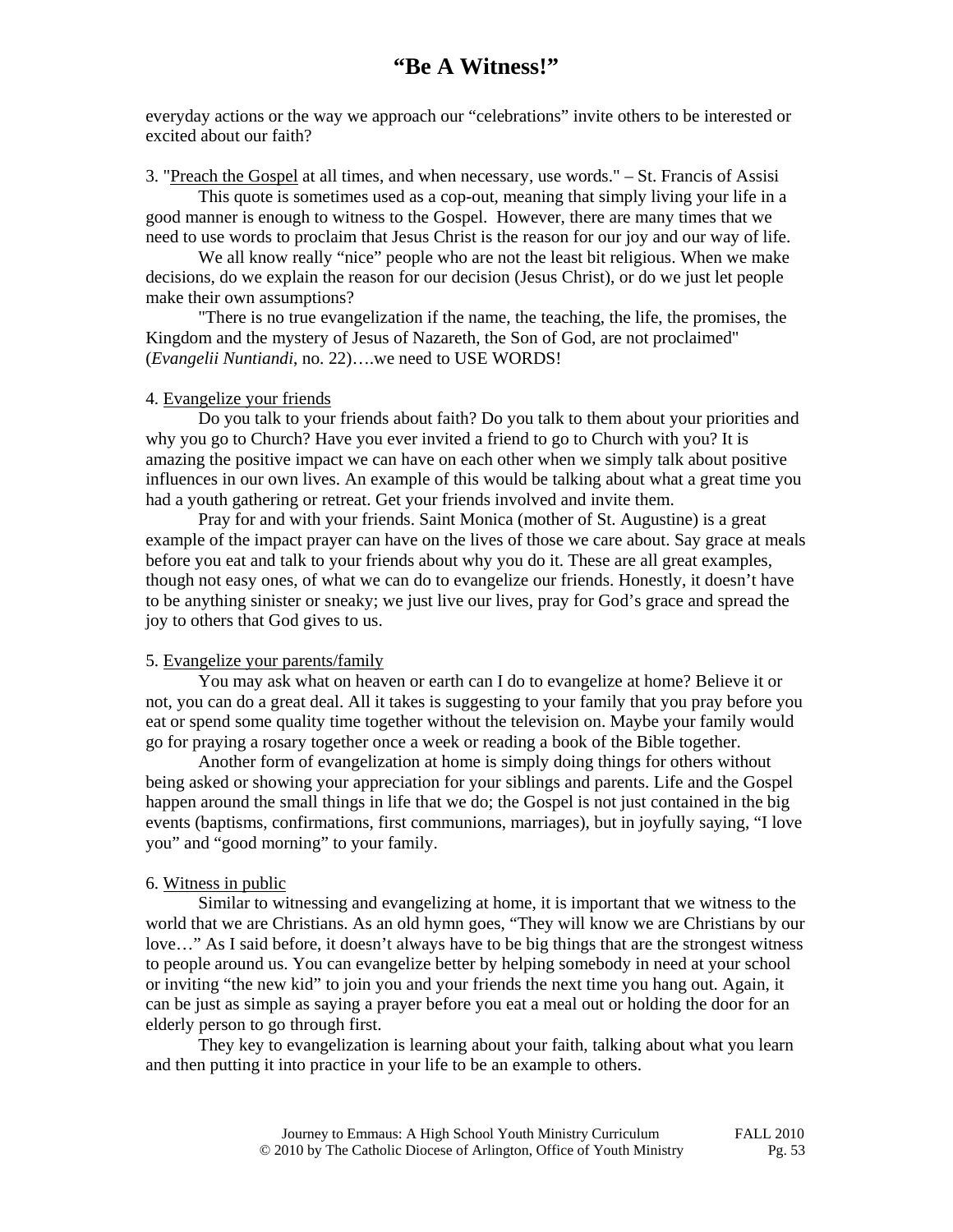### **APPLICATION**

Finish the night with the Mission Game *(see appendix at the end of the session)*

### **Optional Additional Activity:** Hot Seat

This is best done in smaller groups. If you have a large group of teens, divide them up into groups of 6-8 teens. Each group will pick one person in the group to be in the "hot seat". This person will have to answer questions from the rest of the students. The questions can be about any aspect of the faith, or about witnessing to their faith. (e.g., Do you really believe Jesus walked on water? Do you believe He rose from the dead? Why?) The questions are meant to be the kind of questions they may actually get from friends. Can they handle being in the "hot seat"?

### **SEND**

#### **Summary: What does this have to do with Jesus?**

At the heart of the Church is Jesus, and the Church has the mission she has because it was the mission of Jesus. The desire to save all men was the desire of Jesus, the desire of the Trinity. And Jesus established the Church to carry on this mission that He started. Every single person shares in this mission, and is caught up into it as they live out their life of faith. We are ALL called to be witnesses to it!

#### **Closing Prayer**

Prayer for Evangelization Loving God, You called us each by name And gave your only Son to redeem us In your faithfulness You sent the Holy Spirit To complete the mission of Jesus Among us

Open our hearts to Jesus Give us the courage to speak His name To those who are close to us And the generosity to share His love With those who are far away

We pray that every person Throughout the world Be invited to know and love Jesus As Savior and Redeemer May they come to know His all-surpassing love May that love transform every element of our society

We ask this through Christ, Our Lord Amen!

#### **CONSIDERATIONS FOR HISPANIC YOUTH MINISTRY**

In order to effectively evangelize a person, it is essential to have an understanding of the culture that the person is a part of. "Inculturation of the Gospel is a process that brings the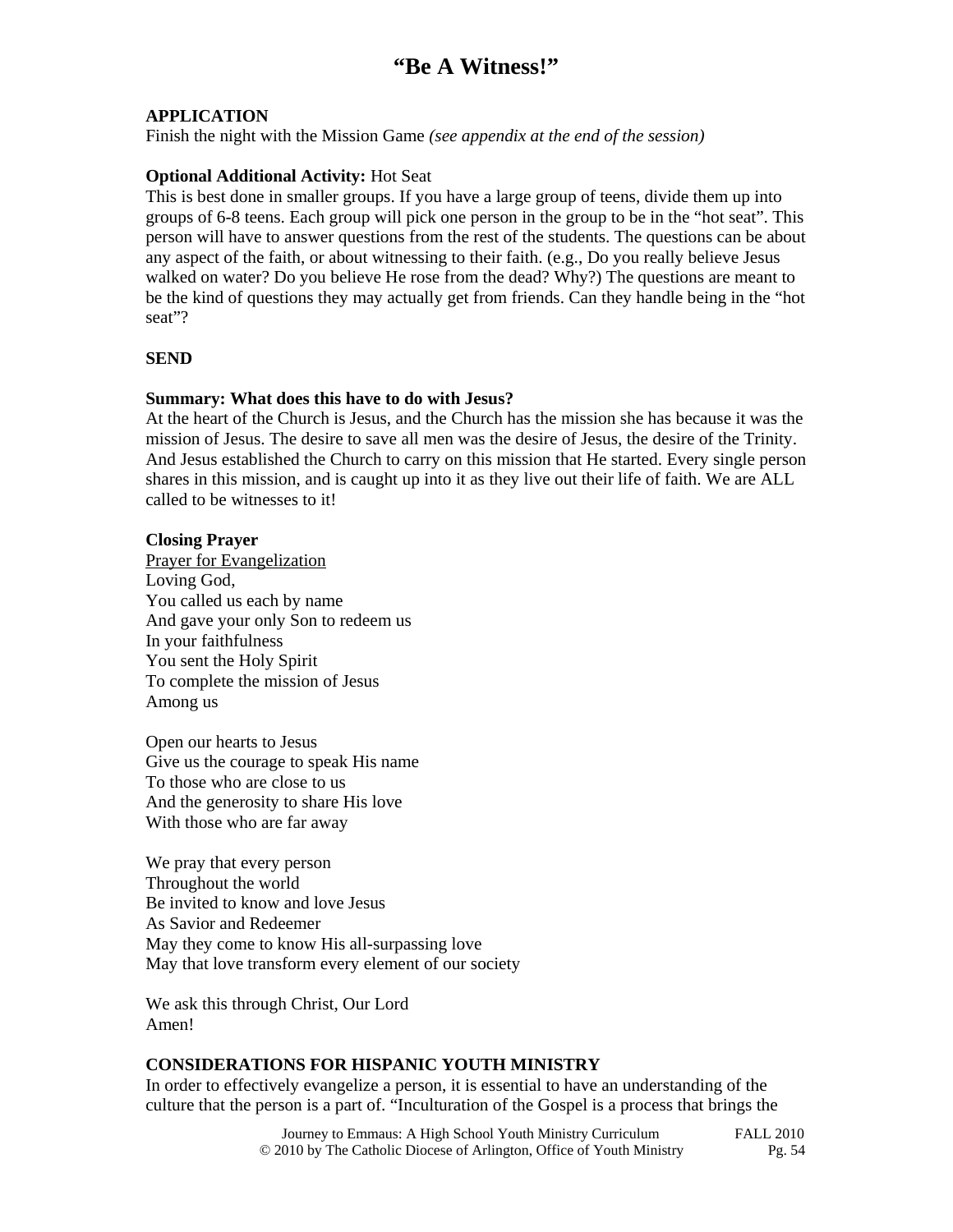transforming power of the Gospel to touch each person in their hearts and cultures at their deepest levels" (NDC p. 82). Hispanic youth are a completely unique "culture" in themselves and require special attention. It is very common for Hispanic youth to feel a great tension or "choque" between their family life and the dominant culture they participate in outside the home. If we want to evangelize Hispanic youth, we need to try to enter into their reality of uncertainty, of fear, of feelings of being different and the struggles of being immigrants or children of immigrants. If we want Hispanic youth to evangelize their family and peers, we must first help them to feel comfortable and confident with who they are in Jesus. We must build them up in God's promises and love if they are to go out and share the Gospel with others.

#### **Biography**

*Jim Beckman has been involved with youth ministry and evangelization of teens for more than 20 years. He graduated from the Franciscan University and has been in various roles of leadership of national youth ministry ever since. Jim has served as a host of the Steubenville summer Youth Conferences for more than 20 years. He has built solid and thriving youth ministry programs in several parishes over the years. Jim is the Executive Director of ImpactCenter, a Youth Minister mentoring and consulting ministry, and is the Director of Outreach for the Augustine Institute in Denver. He and his wife, Meg, and their family live in Highlands Ranch, CO.*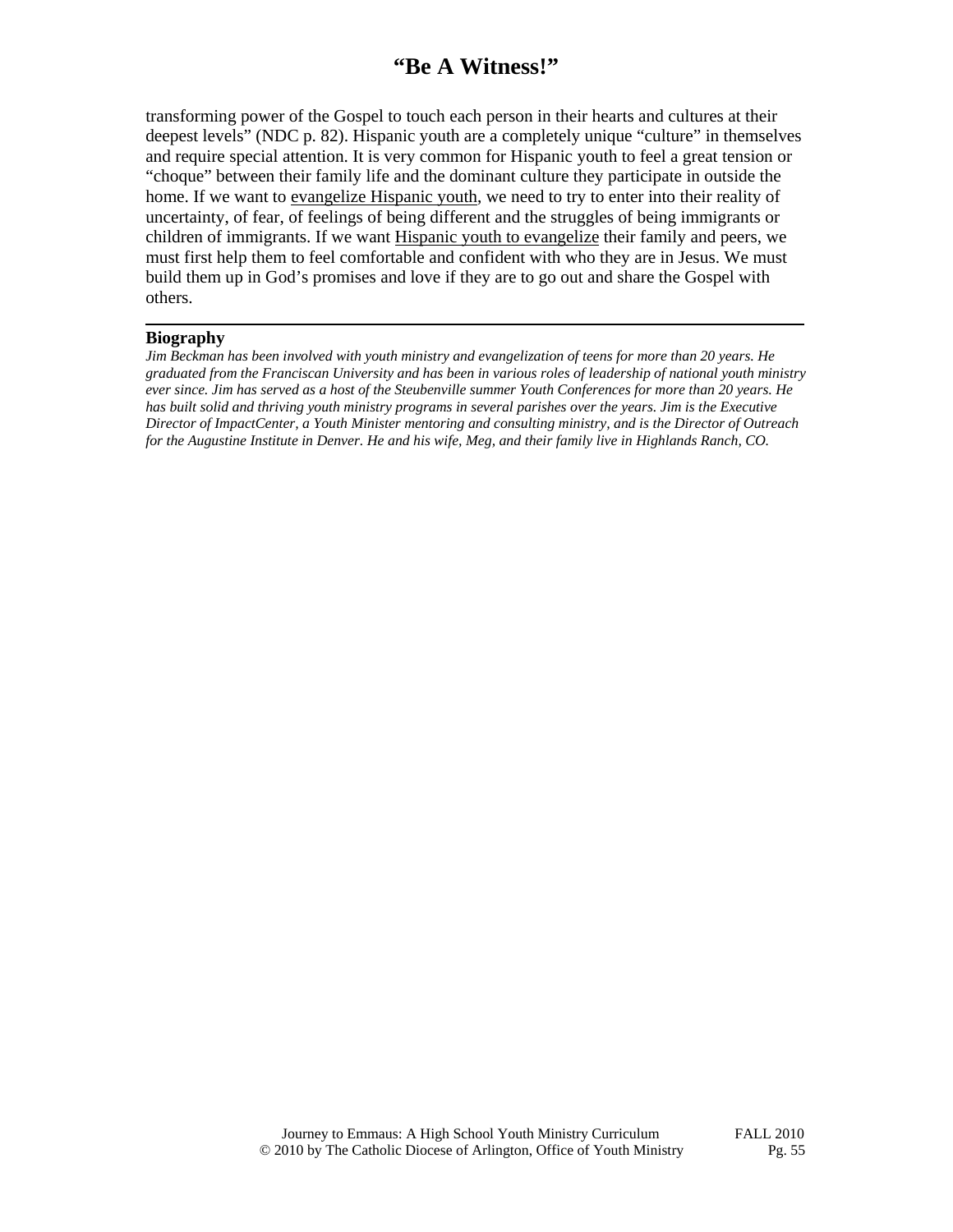# **Appendix 1 "Get Lost"**

*From the "Creative Youth Ideas" web page –*  http://www.creativeyouthideas.com/blog/icebreakers/get\_lost\_2.html#more

### **Description**

This game provides an opportunity to mix the group up and for them to share information about themselves in a non-threatening way while having fun. In this elimination game, people are grouped into groups of three and then one person in every group which meets a certain characteristic is asked to "Get Lost." Everyone who had to leave must quickly find another group and form groups of three again. The last group to form is eliminated.

#### **Resources**

None

### **Preparation**

Prepare a list of criteria. You can choose from the list below or create your own:

- Name closest to letter "A"
- Name closest to letter "Z"
- Neither the youngest nor the oldest in a group.
- Oldest
- Youngest
- Has the most colorful socks
- Has the oldest living grandparent
- Has the most cousins
- Has the least number of pets
- Has the most pets
- Has the largest pet.
- Is the tallest
- Is the shortest
- Has the longest hair
- Has the shortest hair
- Has the most traffic tickets
- Has been a member of this group for the longest time
- Newest member of this group
- Has been to the most foreign countries
- Longest fingernail
- Spent the most money today
- Has played on the most sports teams
- Can do the most one-armed push-ups
- Tallest Person
- Longest eyelashes
- Smallest belt
- Highest numbered Street Address
- Biggest Purse / or wallet
- Highest Serial Number on currency
- Has the shortest fingernails
- Has the biggest foot.
- Has the smallest foot.
- Has the longest finger
- Has the darkest skin tone.
- Has the smallest nose
- Lives farthest from this meeting place
- Lives on the highest floor
- Born the Farthest away
- Longest last name
- Biggest shoe size
- Lives the closest to this place
- has been on the most vacations in the past year
- Has the most siblings
- Birthday closest to today
- Shortest Person
- Youngest Baby brother/ sister
- Most jewelry
- Least jewelry
- Longest earrings
- Wearing the most blue
- Oldest
- Neatest handwriting
- Messiest handwriting
- Loudest
- Most quiet
- Has darkest color notebook
- Most rings
- Biggest hands
- Has most books
- Whistles the loudest
- Longest Paper Airplane Throw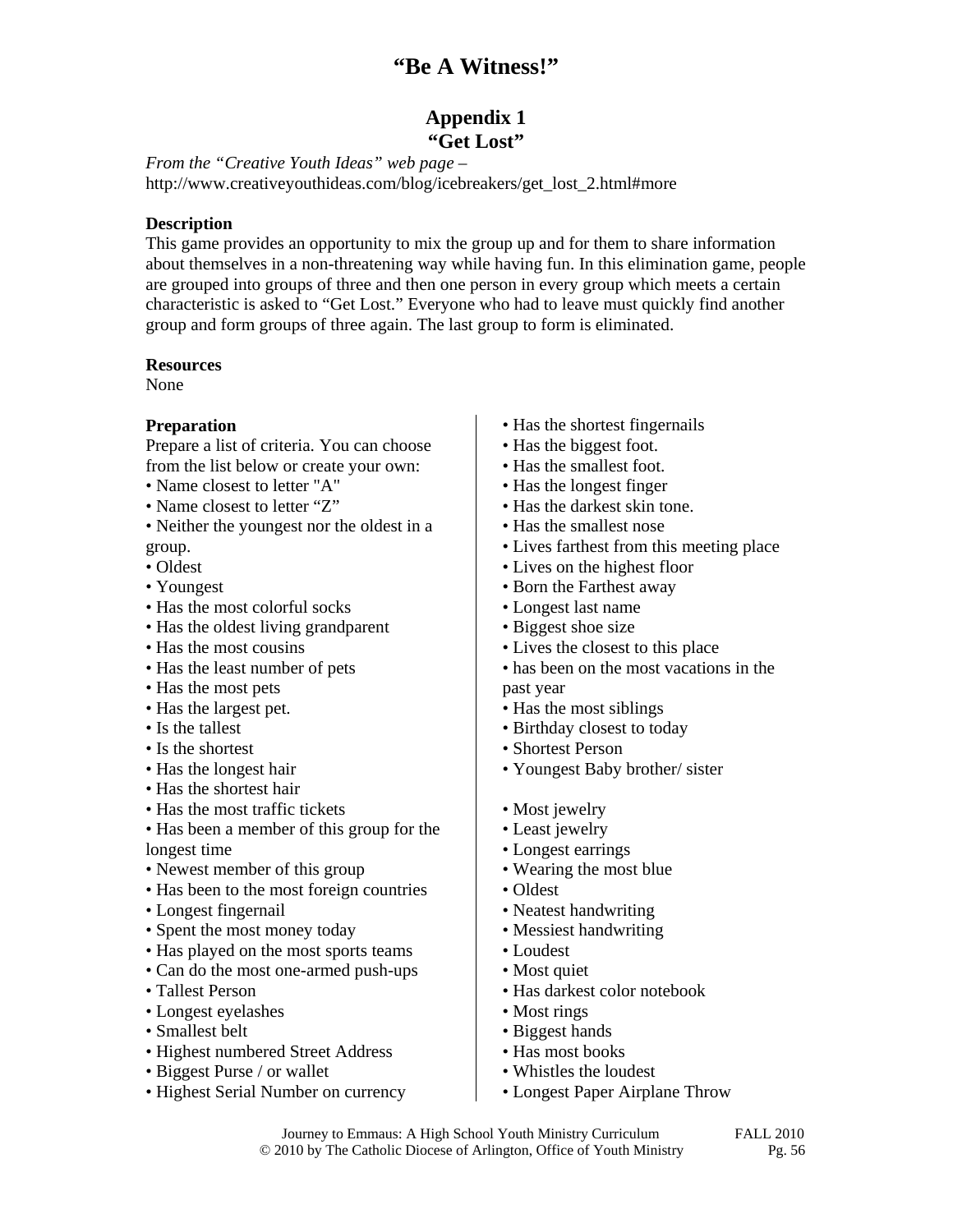# **What to Do**

- 1. Form groups of 3-7 people. It's ok if groups are not equal as long as there is a minimum of three in each group and they are balanced as closely as possible.
- 2. Based upon different criteria, at a given signal, one person in each group will be told to "get lost."
- 3. Ask them to introduce themselves to each person in the group and then determine which person in their group meets the specified characteristic.
- 4. Allow time for the groups to introduce themselves and determine who best fits the given criteria. You might want to ask the groups to raise their hands when they have identified the person so that you know when everyone is ready.
- 5. Explain to the groups that on your signal the identified person must move to another group. You will say "One, Two, Three!!!" and then all the groups will say "Get Lost!!"
- 6. Then every group must get ONE new member to replace the one they lost.
- 7. The last group to reform is eliminated.
- 8. Continue to play with new criteria for getting lost until only group survives. Then you tell this trio that for being so competitive that they must all "Get Lost!"

## **Variation**

Give them an additional question to share while introducing themselves such as a favorite ice cream, a discussion thought, etc.

## **Taking It to the Next Level**

In each round of this game there were a lot of people who were rejected. Among them some were even eliminated. Whenever people form groups this will always be the case. There will also be those group members that are very popular and those that no one seems to want. There will always be selection and rejection when groups are formed. It's part of life. It's of great benefit to be around like minded people. It's good to be surrounded by people that inspire you and challenge you to grow and become your best. Yet it is also good to have people who are different, people with a different perspective, people with skills and gifts you don't possess. The question is what is the best way to handle the selection process?

- Have you even seen someone get rejected from a group? On what basis were they rejected?
- What are some of the reasons that people get rejected from a group?
- Have you ever been told to "get lost"? Been rejected from a group?
- Why? What was the basis for your rejection?
- How did it make you feel? Did it seem fair? How did you respond?
- Is it wrong to want to choose your friends? Why or why not?
- Does bad company always corrupt good character?
- If everyone were exactly like you, what would the world be like? Would there be anything missing in the world?
- Are there ever legitimate reasons to be selective about a group? When? If so, how can you be selective yet also seek the best for everyone?
- How can you find a balance of putting together the best group for a situation, task, or specific purpose, yet also making sure that no one is rejected? Can it be done? How should it be done?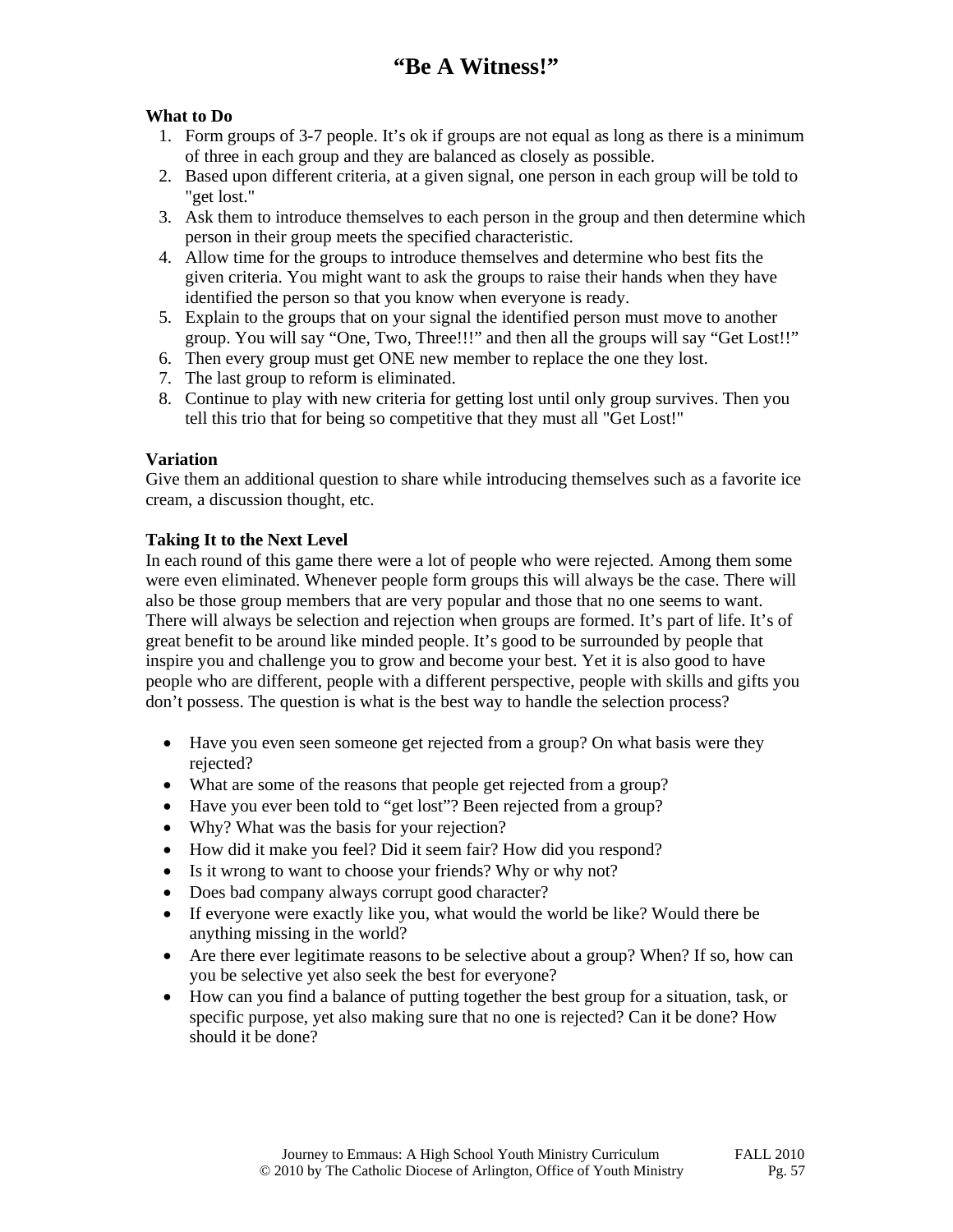# **Action Points**

- What is one way that you can become more accepting of others?
- Identify several specific people that you need around you to help you to achieve your goals and dreams in life? What can you offer to them in return? Commit yourself to be that kind of person.
- Find someone in the group whom you don't know very well, but whom you would like to know and make an effort to reach out to them. You never know what undiscovered gifts you might find in others.
- What is one way you can personally bring out the best in others, even when they may not be part of your chosen group?

## **Possible Applications / jump off points to spiritual discussions**

Tell youth they are all "LOST", but in God's grace, we are all found! Grace is actually an "undeserved gift." In the book of Romans we discover that all men are "lost" because of our sinful nature (Romans 3:23, 6;23). Like some of the characteristics in the game, part of our sinful nature we have no control over... it was passed down as a result of Adam and Eve's fall. But other aspects of our sinful nature are due to choices we made so that we are without excuse. But through Grace, God forgives our sin so that we are no longer lost, but saved! Instead of getting lost, let's "get saved" through God's grace.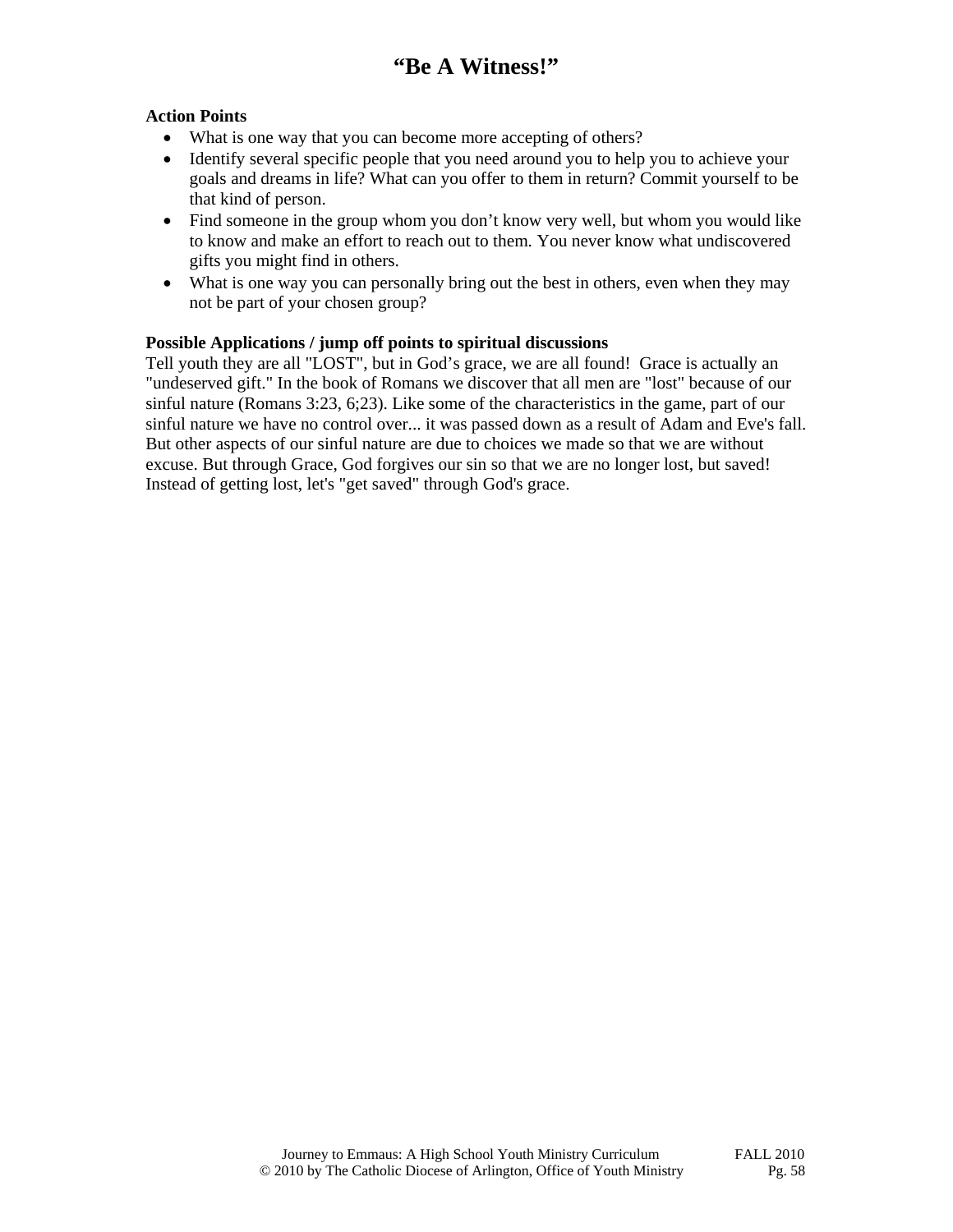# **Appendix 2 The Mission Game**

*[Begin this activity with the following explanation]* 

"Thanks for joining us for the two-year mission to this Island *(call it whatever you want).* 

Your mission is to take this island for Christ and you have two years to see what you can accomplish. We do not know too much about the inhabitants of this island except for a few small, but very important details."

"There are basically three types of people who are on this island and can be classified as the following:

- 1. There are people who are friendly and speak your language they love outsiders.
- 2. There are people who do not care either way about outsiders some speak your language and some do not.
- 3. There are people who hate us, who hate what you stand for, do not like outsiders and do not speak your language.

Knowing these things about the people of this island – you are now to come up with a two year strategic plan to take this island for Christ. What are you going to do and how are you going to do it? What are the reasons behind the various things you have decided to do?"

### *[Give them 20 min. or so to come up with their strategic plan]*

*[Process with each group what they have decided to do and why. Then have someone write down on a dry erase board all of their ideas of all the groups. You will refer to this at the end of the activity.]* 

"Now that you have your plan and have enacted it for your first year – you have made some real progress. By God's grace many have converted to Christ. But the king or representative of the people who hate us have come to us saying that unless you leave now we are going to torture you and kill you. Who do you think you are coming here with your ideas of religion and imposing this on us? Who do you think you are? Unless you leave we will begin killing you!"

"Now you have been at this one year and you still have one year to go. So you must have a consensus in answering this question as a group: Do you stay or do you go - knowing there is a death threat hanging over you?"

#### *[Give them some time to process this question – telling them that there is no wrong answer except not having a reason for their decision. Then ask each group what they have decided and why.]*

[Finally tell them:] "OK – now you have been at this two years and great progress has been made many have come to know a and experience the Living Jesus Christ in their lives. You have started to make disciples. Disciples who are now not just living like Christ but are also now just beginning to evangelize. The people who do not care – many of them now care!